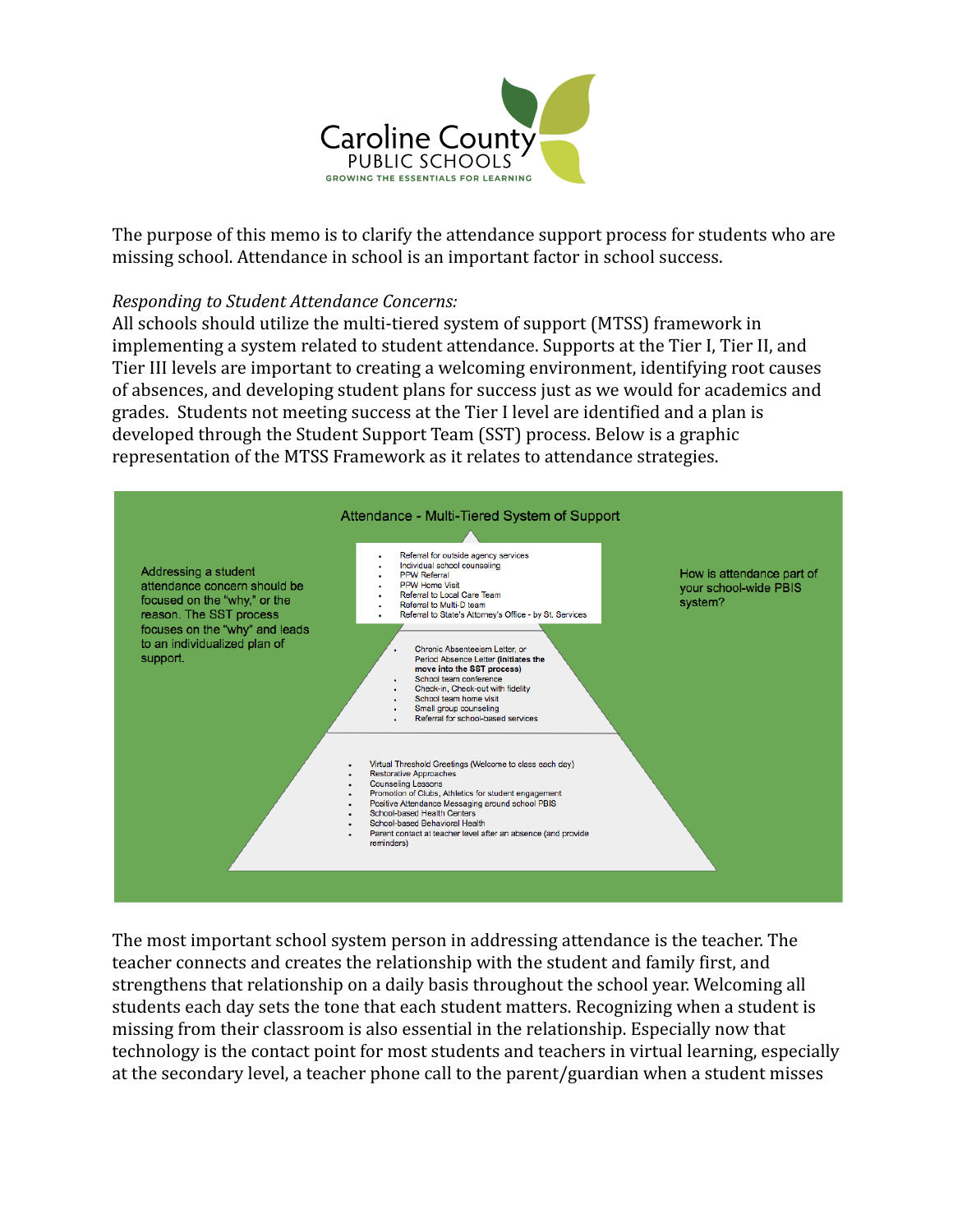class says that we notice when they are not there, we care about their child, and we want them to be a part of our learning environment.

Due to the increased number of students in need of Tier II supports for academic and attendance data related to the impact of Covid-19, it is not feasible for schools to hold individual SST meetings for all students with attendance concerns. Schools are encouraged to work with their school attendance committee, or similar committee to identify strategies of support for students. All schools should track the Tier II intervention as normally would occur. If a student becomes in need of Tier III supports, the SST process is to be utilized at that point.

## *Tier I Positive Attendance Messaging Around School PBIS*

Connecting your academic, behavioral, and attendance expectations to your school's PBIS framework is important for building consistent expectations throughout. Additionally, consistently reinforcing your attendance expectations through messaging in staff newsletters, parent/student newsletters, and on social media can support regular attendance.

### *Attendance Letters:*

Attendance letters in Powerschool can serve a powerful purpose in providing official communication from the principal to the parent related to attendance concerns. There are 2 letters that serve this purpose, Chronic Absenteeism letter, and S1 Term Grades and Attendance Letter. Under each letter description below are directions for accessing the letters.

*Chronic Absenteeism Letter:* This letter is designed to address students that are designated in the PBIS Chronically Absent report in Powerschool. Those are students who are missing more than 10% of their school days, based on daily attendance, regardless of reason. Chronic Absenteeism is an ESSA component for each school. This letter notifies parents of the specific percent of days missed, and encourages them to contact the school counselor.

*S1 Term Grades and Attendance Letter (New Letter - Secondary Schools Only):* This letter is designed to address students who have been absent based on period attendance, and includes a snapshot of the student's current attendance and grades. This letter notifies parents, and encourages them to contact the school counselor.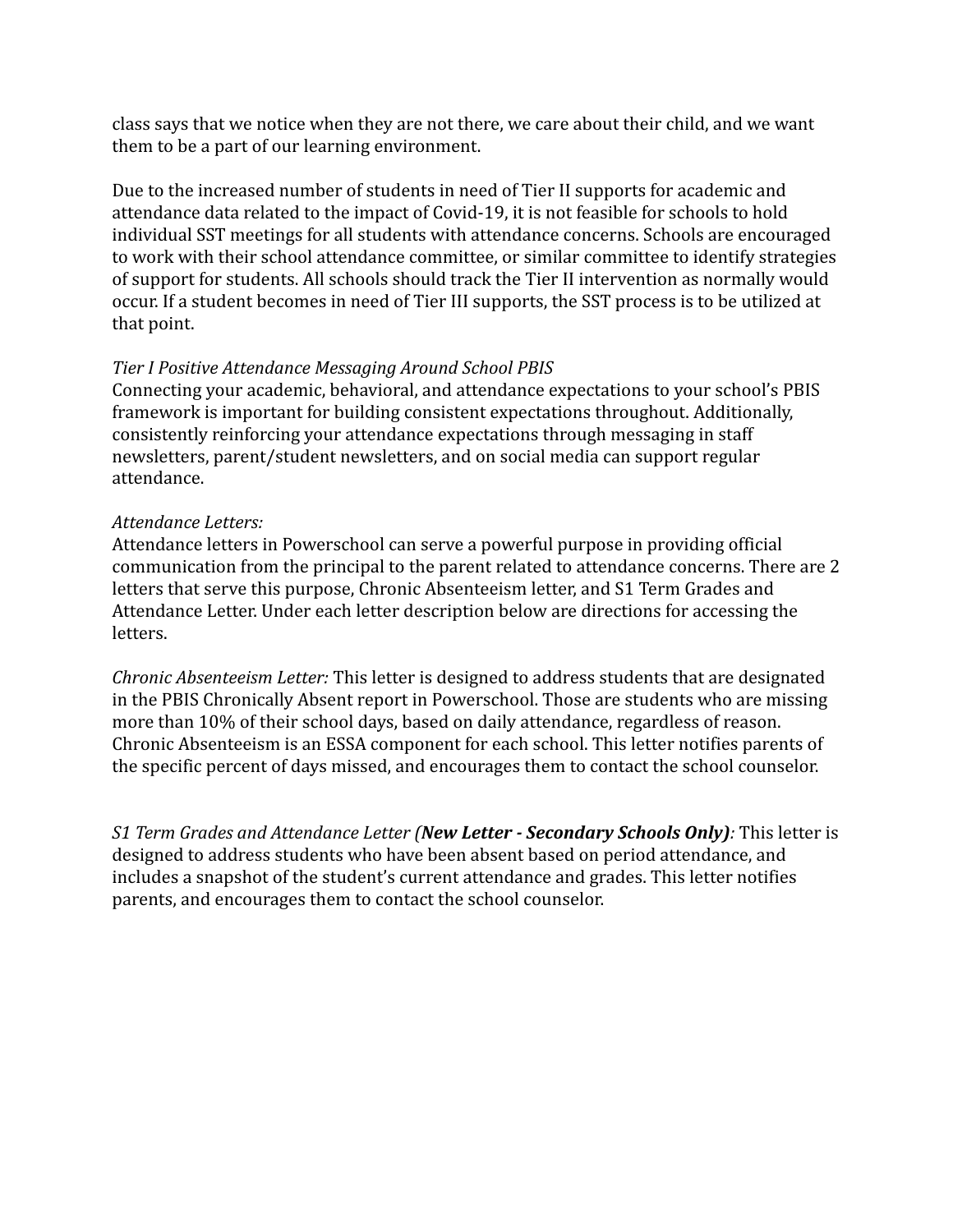# How to Find Students Who Have Missed a Number of Periods and Run Letters to Send Home

### Find the students

#### **Search By Grades/Attendance**

| Which students to include                                         | All 524 currently enrolled students                                                                                                                                                               |
|-------------------------------------------------------------------|---------------------------------------------------------------------------------------------------------------------------------------------------------------------------------------------------|
| Term                                                              | 20-21 Semester 1                                                                                                                                                                                  |
| Minimum # of classes needed<br>to meet search criteria            | $\vert$ 1                                                                                                                                                                                         |
| When scanning multiple Grades/Attendance types. Results should be | Combined (OR)<br>◯ Filtered (AND)                                                                                                                                                                 |
| Scan for this final grade<br>(comma separated)                    | Any = $\vee$                                                                                                                                                                                      |
| $\Box$ Scan for this final grade percentage                       | $>$ $\sim$                                                                                                                                                                                        |
| Scan for this citizenship grade<br>(comma separated)              | Any = $\sim$                                                                                                                                                                                      |
| Scan for attendance                                               | Scan this attendance mode   Meeting $\vee$<br>for this attendance code   All Unlawful Codes<br>Periods<br>$\vee$ $\vee$ > $\vee$   5<br>Cumulative per Section Enrollment Record<br>◯ Total Count |
| When scanning attendance                                          | Scan all attendance records<br>O Only scan records in this date range 9/8/2020<br>■<br>扁<br>10/15/2020                                                                                            |
| Scan for grades in                                                | Historical grades v<br>Store code/Final grade: Q1                                                                                                                                                 |
| Scan for all classes enrolled                                     | as of this date 11/05/2020<br>■<br>$\circlearrowright$ anytime during the current term                                                                                                            |
| <b>Results</b>                                                    | • Make this the current selection of students<br>◯ Display matching students & Sections                                                                                                           |
|                                                                   | Search by GPA                                                                                                                                                                                     |
|                                                                   |                                                                                                                                                                                                   |
|                                                                   |                                                                                                                                                                                                   |

- On the PowerSchool **Start Page** in the left menu click on **Special Functions**
- Choose **Search by Grades/Attendance**
- For **Which students to include** select all currently enrolled
- **Term** should show Semester 1 and if it does not, switch to Semester 1 in the upper right
- **Minimum # of classes needed** should be 1
- Leave the next three boxes unchecked
- Check **Scan for attendance** and to the right
	- o **Scan this attendance mode** should be set to Meeting
	- o **For this attendance code** can be All Unlawful Codes or All Unexcused Codes or the specific code you want
	- o Adjust the comparator to **>** and enter the number of missed periods you want to search for
	- o Select the radio button for **Cumulative per Section Enrollment Record**
- **When scanning attendance** is your choice of either all attendance records so far this school year, or a date range you enter (always make the end date prior to the date you are running the report by at least one day)
- Skip **Scan for grades in**
- **Scan for all classes enrolled** should be left at **as of this date** where today's date will be filled in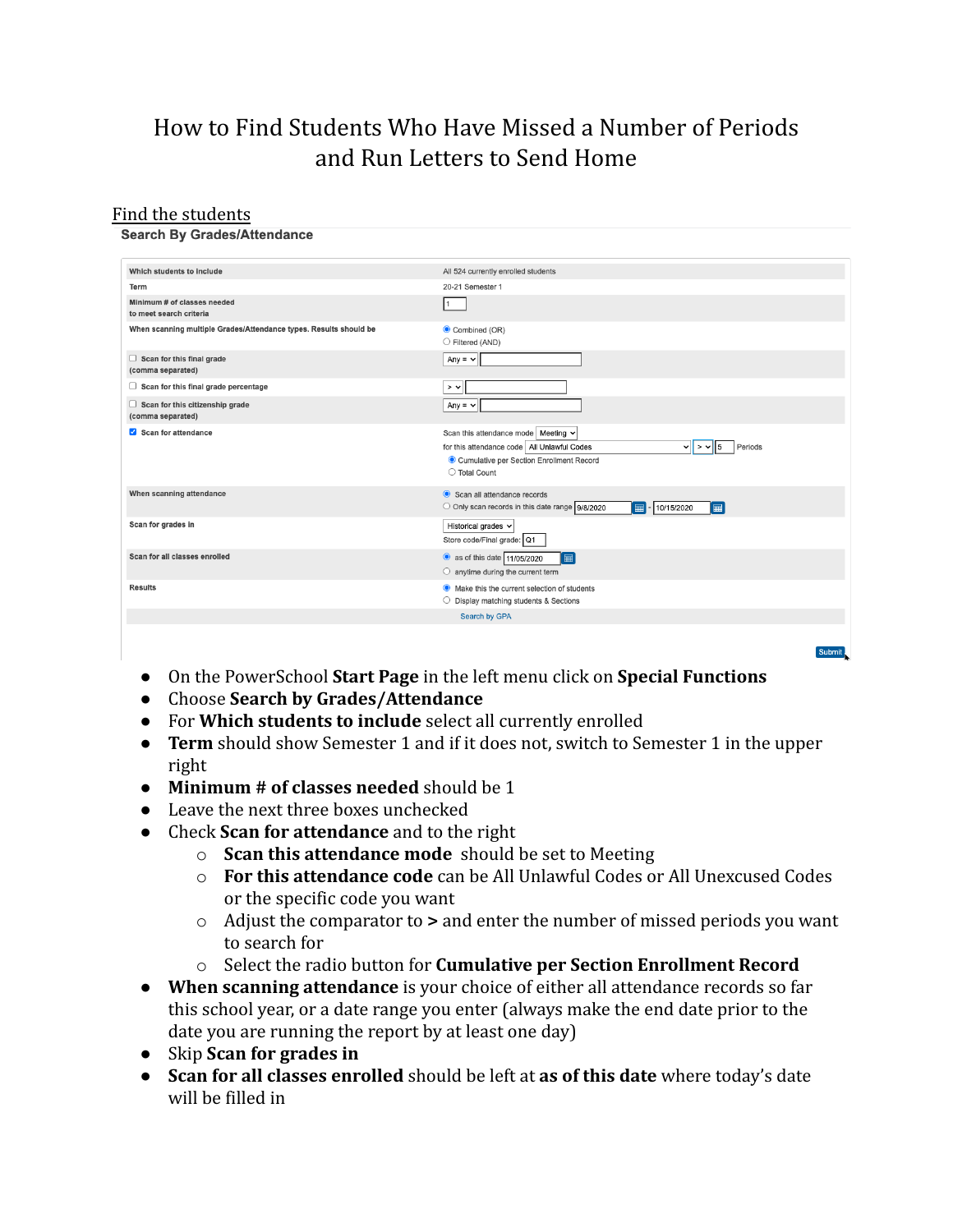- **Results** can be either, but for this purpose the quickest is **Make this the current selection of students**
- Submit
- The top of the resulting page will look like this with the number of students found: **Group Functions**

Current student selection: 219

Run the Report for sending letter home (S1 Term Grades and Attendance)

● Scroll down the Group Functions screen to the Printing section and choose Print Reports

| <b>Printing</b>             |
|-----------------------------|
|                             |
| Mass Print a Student Screen |
| <b>Print Mailing Labels</b> |
|                             |
| <b>Print Reports</b>        |
| <b>Reports Menu</b>         |

- ●
- On the **Print Reports** screen, in the **Which report would you like to print** dropdown menu, choose **S1 Term Grades and Attendance** (there will be an additional report added for semester 2)
- Leave the rest of the page as is and click Submit
- While the report is running, click on the Start Page in the upper left
- You will see your list of students, and in the lower right click on the arrow and choose **Print Mailing Labels** in the **Printing** section of the menu

| Printing                                             |  |  |  |  |
|------------------------------------------------------|--|--|--|--|
| <b>Mass Print a Student Screen</b>                   |  |  |  |  |
| Print Mailing Labels                                 |  |  |  |  |
| <b>Print Reports</b>                                 |  |  |  |  |
| <b>Reports Menu</b>                                  |  |  |  |  |
| Scheduling                                           |  |  |  |  |
| <b>Invalid Requests</b>                              |  |  |  |  |
| <b>Mass Enroll</b>                                   |  |  |  |  |
| Mass Remote/Summer School Enrollment                 |  |  |  |  |
| <b>Select By Hand</b><br><b>Print Mailing Labels</b> |  |  |  |  |